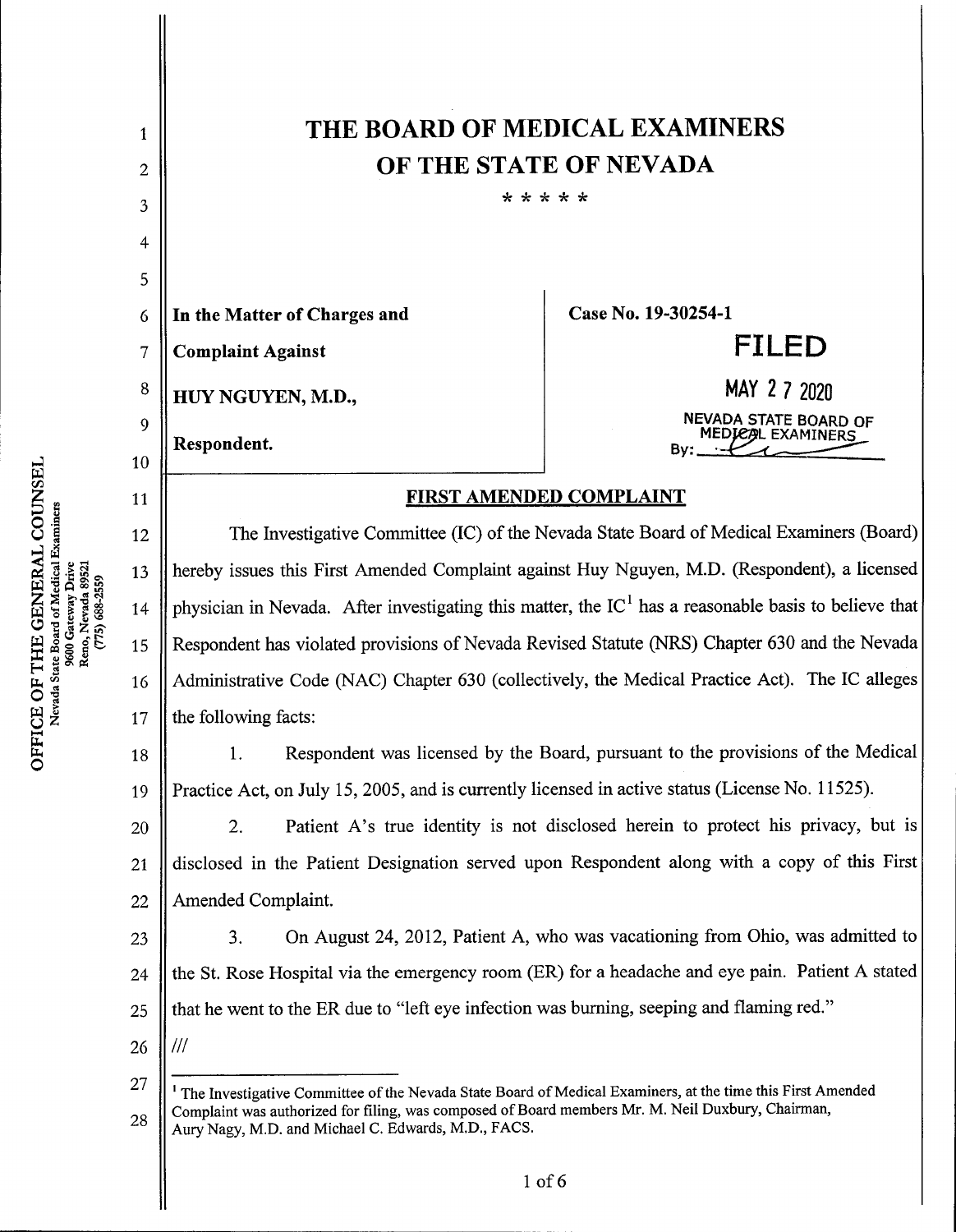4.On August 25, 2012, Respondent, who had the responsibility to evaluate Patient A's eyes, noted in the medical records that he "completed a full physical examination" and reviewed the workup from the ER with an understanding that Patient A presented with "left eye pain" and a history of pseudo tumor cerebri. Respondent's impressions were pseudo tumor cerebri, hypertension, diabetes, and obstructive sleep apnea. A neurologist was consulted subsequently. Respondent had a duty to perform an examination, including the conjunctiva, eyelids, and cornea with a simple fluorescein stain, that would be necessary to diagnose and treat an eye infection prior to prescribing steroids for Patient A's medical condition.

5. On August 26, 2012, at approximately 9:00 a.m., Respondent was concerned about 9 a possible medical condition of uveitis in Patient A's left eye. However, there were no acts in 10 furtherance by Respondent to confirm or deny the possibility of this condition of uveitis. A 11 referral (consult) to an expert in ophthalmology for a slit-lamp examination and a dilated fundus 12 examination are required to make a diagnosis of uveitis in patients suspected of uveal tract 13 inflammation. No consultation for a slit-lamp examination or a dilated fundus examination were 14 conducted by the Respondent nor did the Respondent conduct either of the aforementioned 15 examinations. Apparently, Respondent did not have access to such equipment to perform an 16 actual examination to diagnose uveitis. No consultation was offered or provided to confirm or 17 deny the "probable uveitis of the left eye." 18

6. On August 27, 2012, Patient A was discharged with Respondent's prescription of steroid prednisolone eye drops(pred forte) and ciprofloxacin ophthalmic drops, and was instructed to follow up with an ophthalmologist the next day after discharge. 19 20 21

7. On May 13, 2013, Patient A required a cornea transplant after suffering a severe cornea ulceration of the left eye, which was not diagnosed by Respondent during his "full physical examination" on August 25, 2012. 22 23 24

# Count<sub>I</sub>

### (Malpractice)

8. All of the allegations contained in the above paragraphs are hereby incorporated by reference as though fully set forth herein. 27 28

w

o

1

2

3

4

5

6

7

8

25

26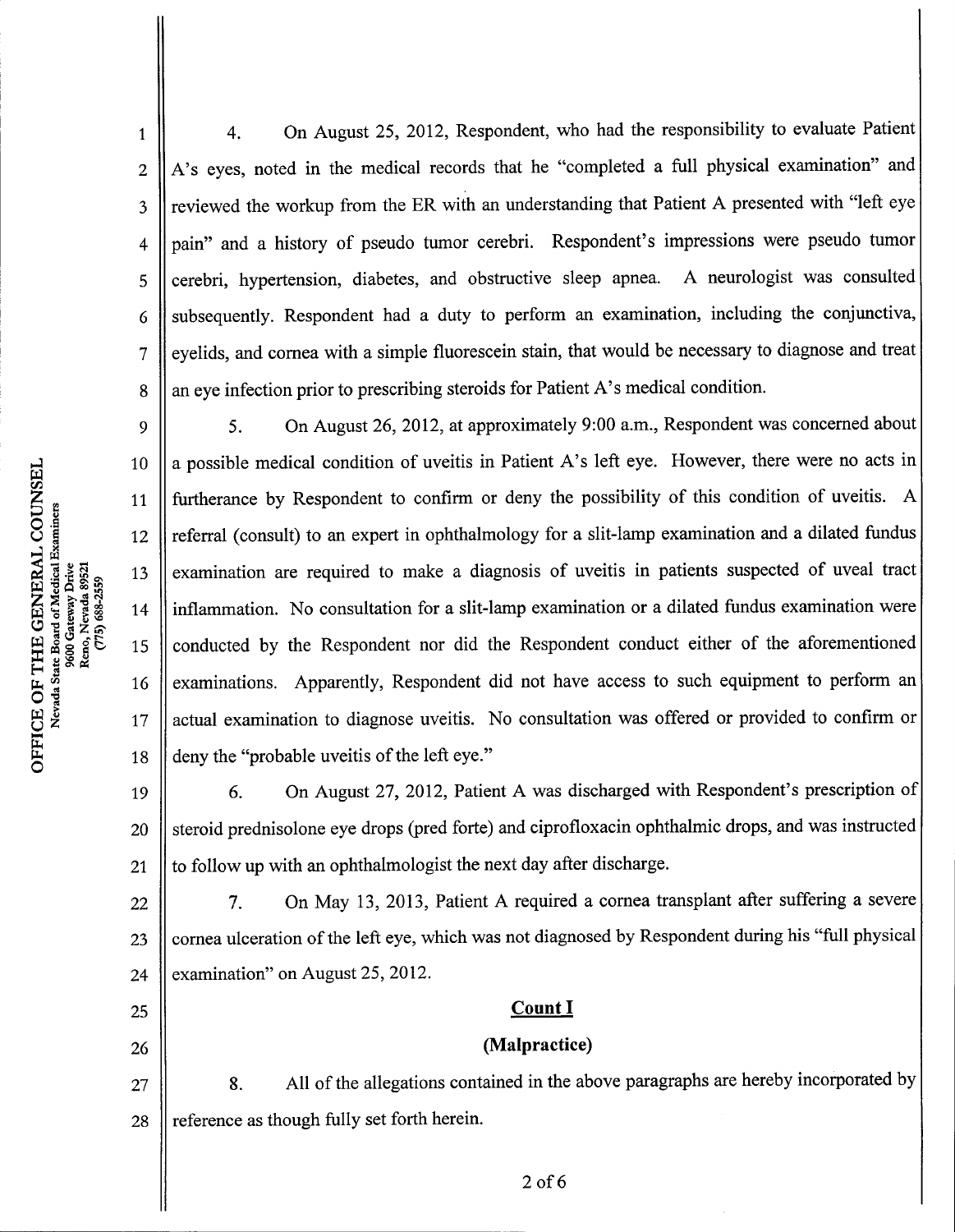9. NRS 630.301(4) provides that malpractice of a physician is grounds for initiating disciplinary action against a licensee.

2 3

4

5

6

7

8

9

10

11

12

13

14

15

16

17

1

10. NAC 630.040 defines malpractice as the failure of a physician, in treating a patient, to use the reasonable care, skill, or knowledge ordinarily used under similar circumstances.

11. As demonstrated by, but not limited to, the above-outlined facts, Respondent failed to use the reasonable care, skill or knowledge ordinarily used under similar circumstances when he provided medical services to Patient A, because when Respondent, without ruling out a herpetic or fungal infection during his full physical examination, started Patient A on the steroid (prednisolone) drops, it was a deviation from the appropriate standard of care, which requires the ruling out of opportunistic infections, because Respondent did not conduct a slit-lamp examination prior to having Patient A use the steroid drops.

12. By reason of the foregoing, Respondent is subject to discipline by the Board as provided in NRS 630.352.

# **Count II**

## (Failure to Maintain Complete Medical Records)

13. All of the allegations contained in the above paragraphs are hereby incorporated by reference as though fully set forth herein.

14. NRS 630.3062(1)(a) provides that the failure to maintain timely, legible, accurate and complete medical records relating to the diagnosis, treatment and care of a patient is grounds for initiating disciplinary action against a licensee. 18 19 20

15. Respondent failed to maintain complete medical records relating to the diagnosis, treatment and care of Patient A, by failing to document his actions when he treated Patient A, whose medical records were not timely, legible, accurate, and complete. 21 22 23

16. By reason of the foregoing, Respondent is subject to discipline by the Board as provided in NRS 630.352. 24 25

- $III$ 26
- 27  $III$
- 28

 $^{\prime\prime\prime}$ 

Reno, Nevada 8952  $(775)$  688-2559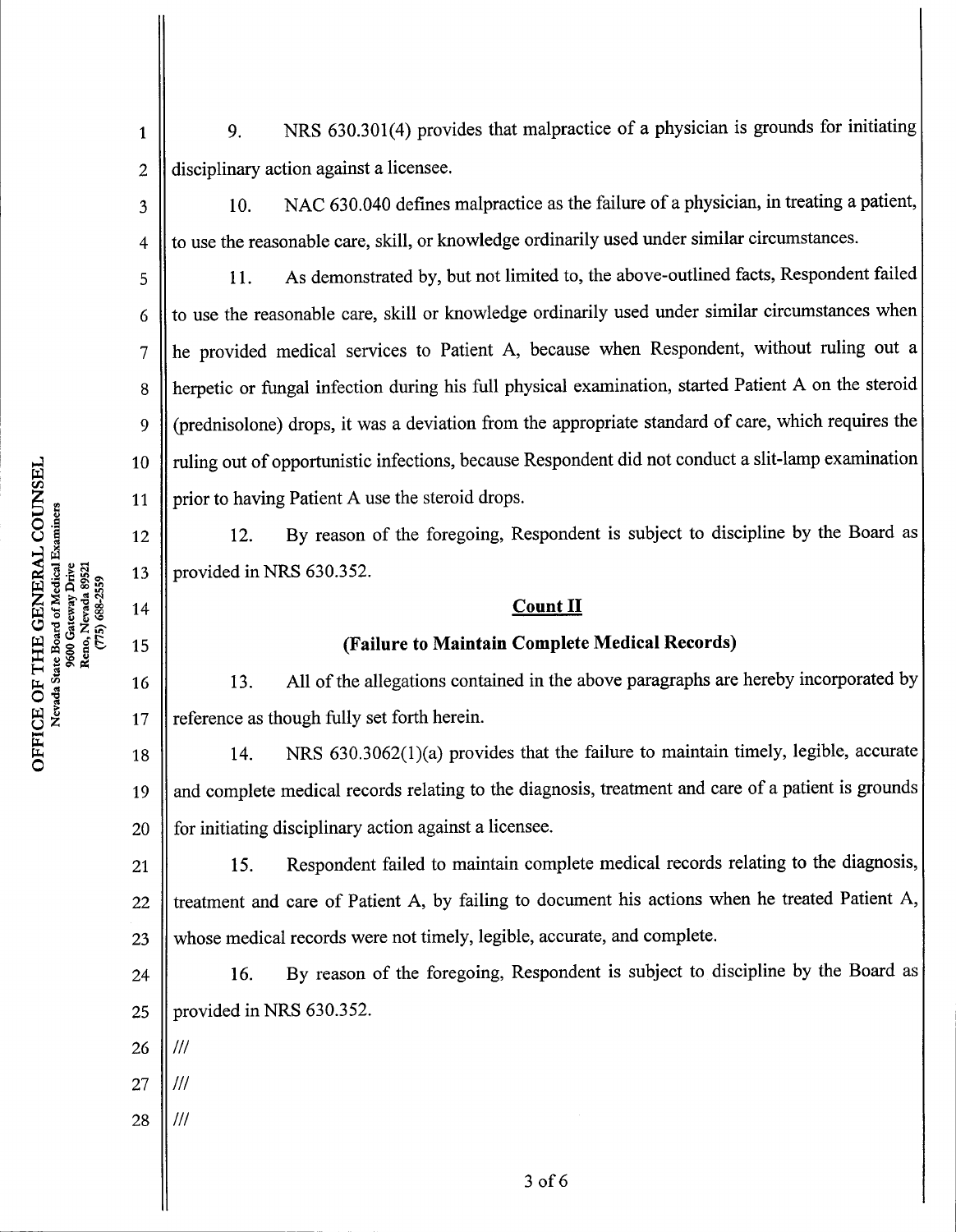| 1              | <b>Count III</b>                                                                                 |  |
|----------------|--------------------------------------------------------------------------------------------------|--|
| $\overline{2}$ | (Violation of Standards of Practice Established by Regulation)                                   |  |
| 3              | All of the allegations contained in the above paragraphs are hereby incorporated by<br>17.       |  |
| $\overline{4}$ | reference as though fully set forth herein.                                                      |  |
| 5              | Violation of a standard of practice adopted by the Board is grounds for imitating<br>18.         |  |
| 6              | disciplinary action pursuant to NRS 630.306(1)(b)(2).                                            |  |
| 7              | NAC 630.210 requires a physician to seek consultation with another provider of<br>19.            |  |
| 8              | health care in doubtful or difficult cases whenever it appears that consultation may enhance the |  |
| 9              | quality of medical services.                                                                     |  |
| 10             | Respondent failed to timely seek consultation with regard to Patient A's medical<br>20.          |  |
| 11             | condition of a "probable uveitis of the left eye," and Respondent should have consulted with an  |  |
| 12             | appropriate care provider to address the doubtfulness of the diagnosis of uveitis, and such a    |  |
| 13             | consultation would have confirmed or denied such a diagnosis.                                    |  |
| 14             | By reason of the foregoing, Respondent is subject to discipline by the Board as<br>21.           |  |
| 15             | provided in NRS 630.352.                                                                         |  |
| 16             | <b>WHEREFORE</b> , the IC prays:                                                                 |  |
| 17             | That the Board give Respondent notice of the charges herein against him and give<br>1.           |  |
| 18             | him notice that he may file an answer to the First Amended Complaint herein as set forth in NRS  |  |
| 19             | 630.339(2) within twenty (20) days of service of the First Amended Complaint;                    |  |
| 20             | That the Board set a time and place for a formal hearing after holding an Early<br>2.            |  |
| 21             | Case Conference pursuant to NRS 630.339(3);                                                      |  |
| 22             | That the Board determine what sanctions to impose if it finds and concludes that<br>3.           |  |
| 23             | there has been a violation or violations of the Medical Practice Act committed by Respondent;    |  |
| 24             | That the Board make, issue and serve on Respondent its findings of fact,<br>4.                   |  |
| 25             | conclusions of law and order, in writing, to include sanctions to be imposed; and                |  |
| 26             | ///                                                                                              |  |
| 27             | 111                                                                                              |  |
| 28             | ///                                                                                              |  |
|                | 4 of 6                                                                                           |  |

띥<br>20

o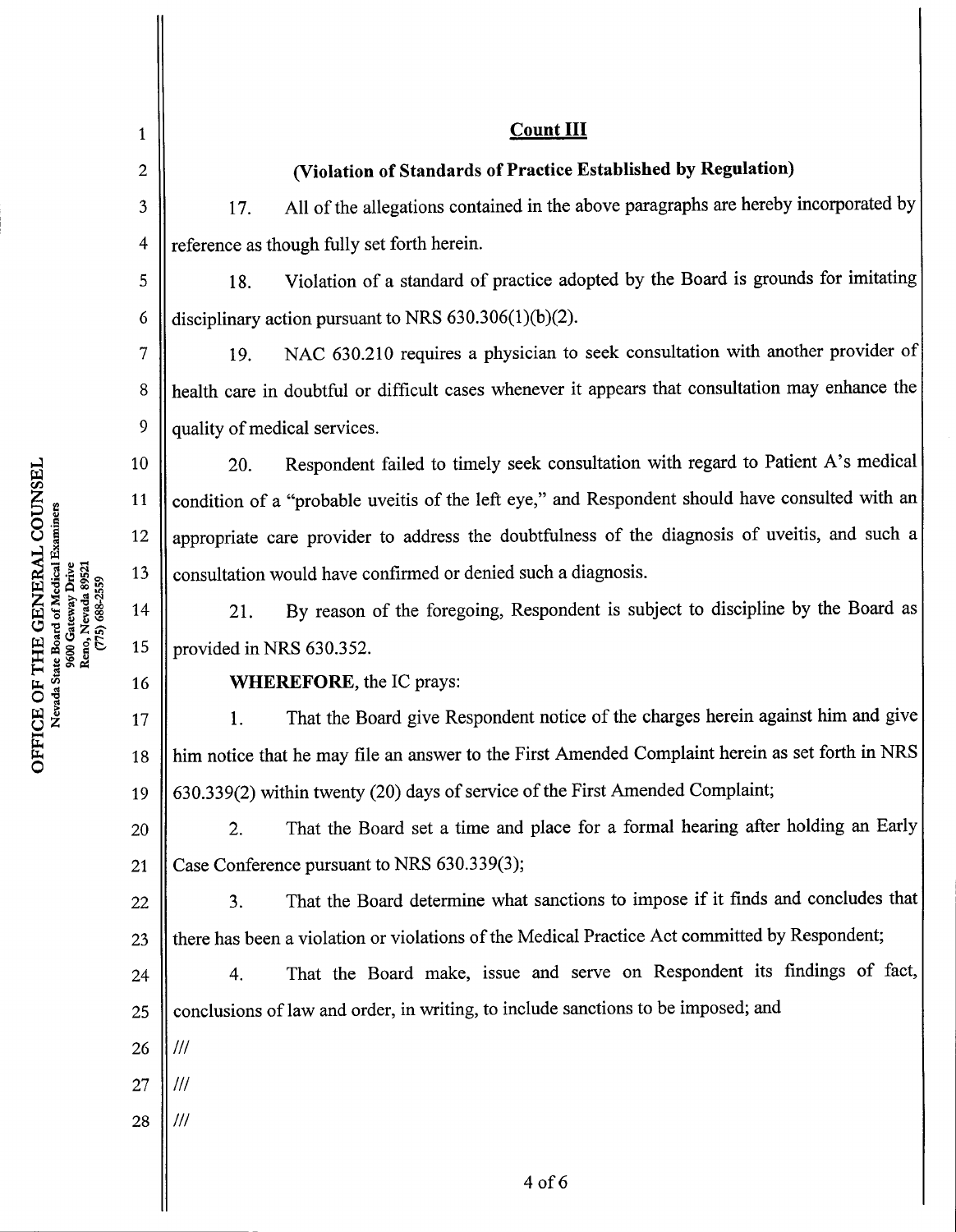5 of 6 Robert Kilroy, Esq. General Counsel Attorney for the Investigative Committee Bv: 5. That the Board take such other and further action as may be just and proper in these premises. DATED this  $\frac{\partial u}{\partial t}$  day of May, 2020. INVESTIGATIVE COMMITTEE OF THE NEVADA STATE BOARD OF MEDICAL EXAMINERS  $\Xi$   $^{3}_{5}$   $^{3}_{8}$   $^{3}_{5}$   $^{3}_{9}$  $\rm{G}$ <br> $\rm{H}$   $\rm{H}$   $\rm{H}$ <br> $\rm{H}$   $\rm{H}$   $\rm{H}$ <br> $\rm{H}$   $\rm{H}$   $\rm{H}$ <br> $\rm{H}$ <br> $\rm{H}$   $\rm{H}$   $\rm{H}$ <br> $\rm{H}$ <br> $\rm{H}$   $\rm{H}$ <br> $\rm{H}$   $\rm{H}$ <br> $\rm{H}$   $\rm{H}$ <br> $\rm{H}$   $\rm{H}$   $\rm{H}$ <br> $\rm{H}$   $\rm{H}$   $\rm{H}$ 

Nevada State Board of Medical Examiners

**w** 

ل CC<br>معمد